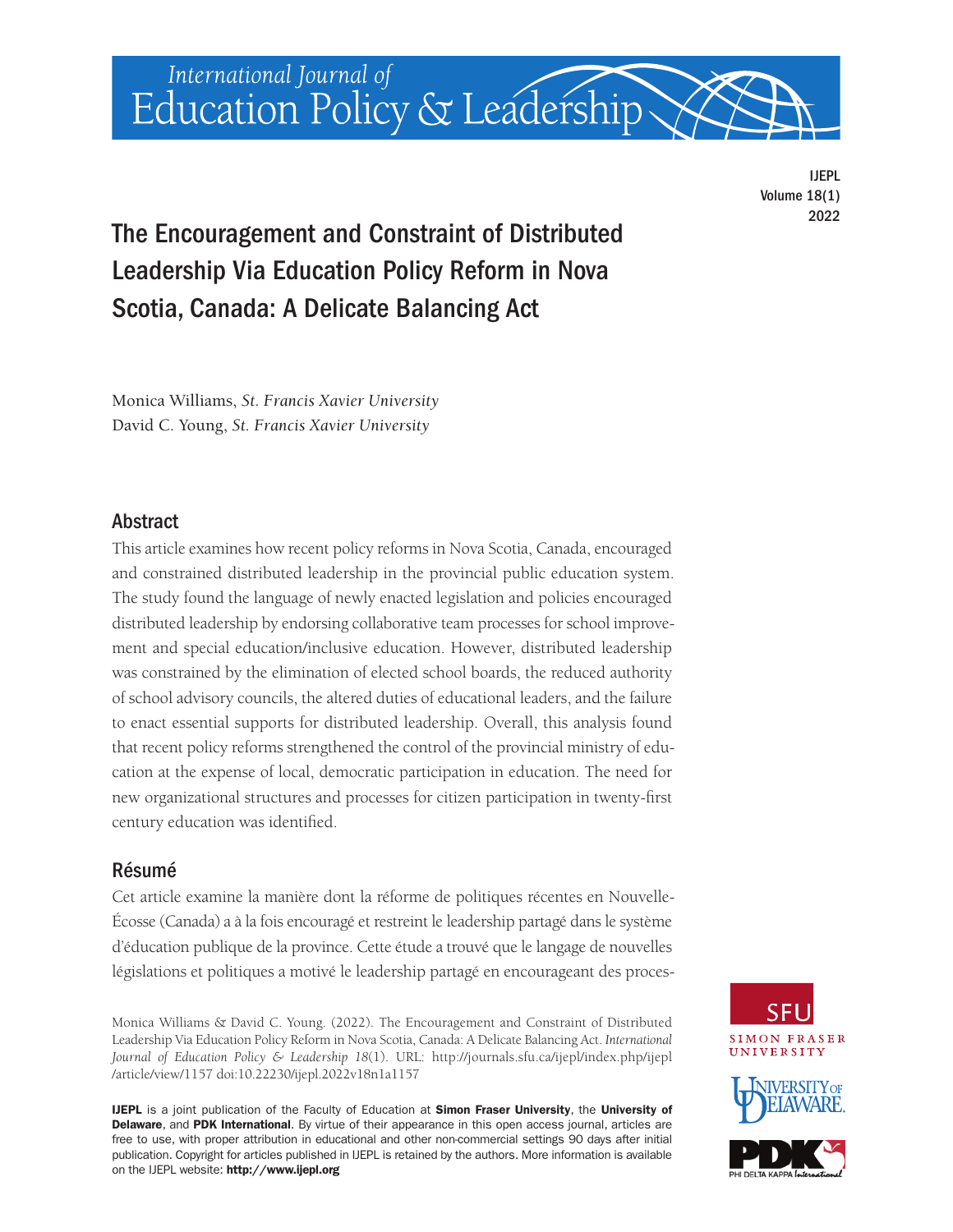Williams & Young

*Distributed Leadership Via Education Policy Reform in Nova Scotia* 

sus de travail en équipe axés sur l'amélioration des écoles et sur une éducation spécialisée et inclusive. Cependant, l'étude a aussi trouvé que des contraintes ont été imposées sur le leadership partagé par l'élimination de conseils scolaires élus, l'autorité réduite des commissions consultatives scolaires, la modification des responsabilités de leaders éducationnels, et l'incapacité d'offrir des appuis essentiels pour le leadership partagé. Cette analyse a conclu que la réforme de politiques récentes a augmenté le pouvoir du ministère de l'Éducation néo-écossais aux dépens d'une participation démocratique locale en éducation. Cet article a identifié le besoin d'établir de nouveaux processus et structures organisationnels afin d'assurer une meilleure participation citoyenne en éducation au 21e siècle.

**Keywords / Mots clés :** distributed leadership, policy reform, school improvement / leadership partagé, réforme de politiques, amélioration des écoles

# Introduction

In recent decades, there has been a growing recognition that educational leadership is no longer the exclusive purview of school and district leaders appointed to formal administrative positions (Bush & Glover, 2012, 2014; Supovitz, D'Auria, & Spillane, 2019). According to Kenneth Leithwood, Alma Harris, and David Hopkins (2017):

Leaders, we have come to understand, are often not just the few individuals in a school holding formal administrative or leadership positions. Leadership is often widely shared or distributed with teachers, parents, and students also assuming such a role from time to time. (p. 2)

The growth of distributed leadership has fostered the establishment of collaborative school teams and shared decision-making among students, parents, teachers, and administrators. At the same time, however, policy reforms have frequently fortified the central control of education systems through heightened emphasis on performance and accountability (White, Cooper, & Anwaruddin, 2017).

Education policies reflect the clash between global trends toward increased distributed leadership and greater centralized control, and they play an important role in tipping the balance one way or the other. In their study on the influence of education policies on distributed leadership in 32 countries, Susan Printy and Yan Liu (2021) found that a country's education policies could either encourage or constrain distributed leadership.

Robert White, Karyn Cooper, and Sardar M. Anwaruddin (2017) contend that Canada's culture of liberal democracy is conceptually conducive to distributed leadership. Over time, opportunities have grown for the encouragement and promotion of this form of leadership in Canadian schools. Structural barriers in the form of hierarchical leadership arrangements and compartmentalized leadership have begun to give way to flatter hierarchies. This trend, coupled with more bottom-up initiatives, has contributed to the restructuring of educational leadership in Canadian school systems. In addition, the burgeoning size, complexity, and scope of school leaders' workloads have prompted a growing recognition that leaders cannot meet these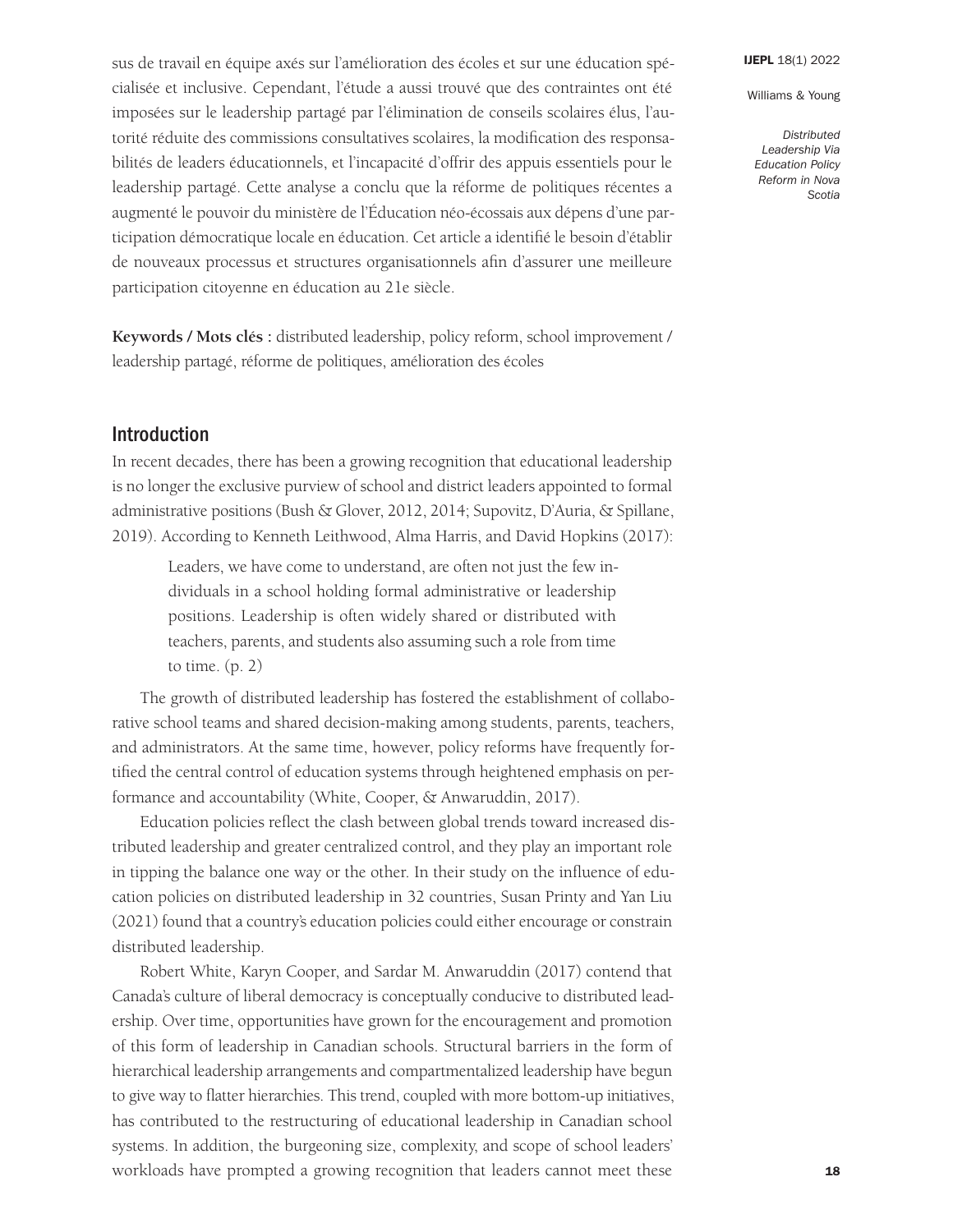*Distributed Leadership Via Education Policy Reform in Nova Scotia* 

heightened demands on their own and benefit from the shared expertise of others. Moreover, the responsiveness of distributed leadership to varied school contexts is well-suited to an increasingly diverse Canadian society.

Despite these favourable conditions, distributed leadership remains under development in Canadian school systems because current organizational structures pose significant barriers. At the school level, barriers remain to boundary crossing and the collaborative generation and sharing of knowledge. At the system level, significant structural, cultural, and political barriers persist. In addition, the centralized development and control of education policies, practices, and processes at a distance from school sites negatively impacts distributed leadership (White et al., 2017). To investigate the extent to which supports and barriers are present in one Canadian education system, this article addresses the following research question: How do recent Nova Scotia education policy reforms encourage or constrain distributed leadership?

# The significance of the analysis

This analysis is significant for several reasons. First, distributed leadership has become a dominant theory and preferred approach to educational leadership (Bush, 2020; Bush & Ng, 2019; Harris & Jones, 2021) that has been shown to positively influence student and school outcomes (Leithwood et al., 2020). Second, as education policy reforms continue apace across Canada and around the world, many school systems are grappling with the competing trends toward distributed leadership and increasingly centralized control of education. Thus, the topic is pertinent to a wide audience of teachers, administrators, students, and parents. Third, global interest in and demand for distributed leadership has been heightened by the COVID-19 pandemic. Distributed leadership became the default leadership response during the pandemic, as educational leaders at all levels of administration connected, shared, learned, and networked their way through complex issues (Harris & Jones, 2020). In the face of multiple pandemic challenges, school leadership became more connected, collaborative, creative, and responsive than ever. The challenge, therefore, is to identify ways to strengthen and adapt distributed leadership to the rapidly changing policy landscape of twenty-first-century education across Canada and around the world.

# Theoretical framework

Distributed leadership is a diffuse or shared model of leadership in which the expertise of education partners and school staff is valued and the development of teacher leadership is encouraged (DeMatthews, 2014; Leithwood & Louis, 2012). Although principals retain authority, they benefit from the combined knowledge and skill of staff members as they work together on school improvement initiatives (DeMatthews, 2014). No one leader possesses the skills and time necessary to execute all the complex tasks that comprise contemporary school leadership (Gardner, 2013). Distributed leadership is highly dependent on positive relationships and interactions in a culture of trust, respect, and shared expertise (Heikka, Waniganayake, & Hujala, 2012; Spillane, 2017). Because it is strongly influenced by diverse organizational contexts, structures, and processes, distributed leadership does not have a "one–size–fits–all"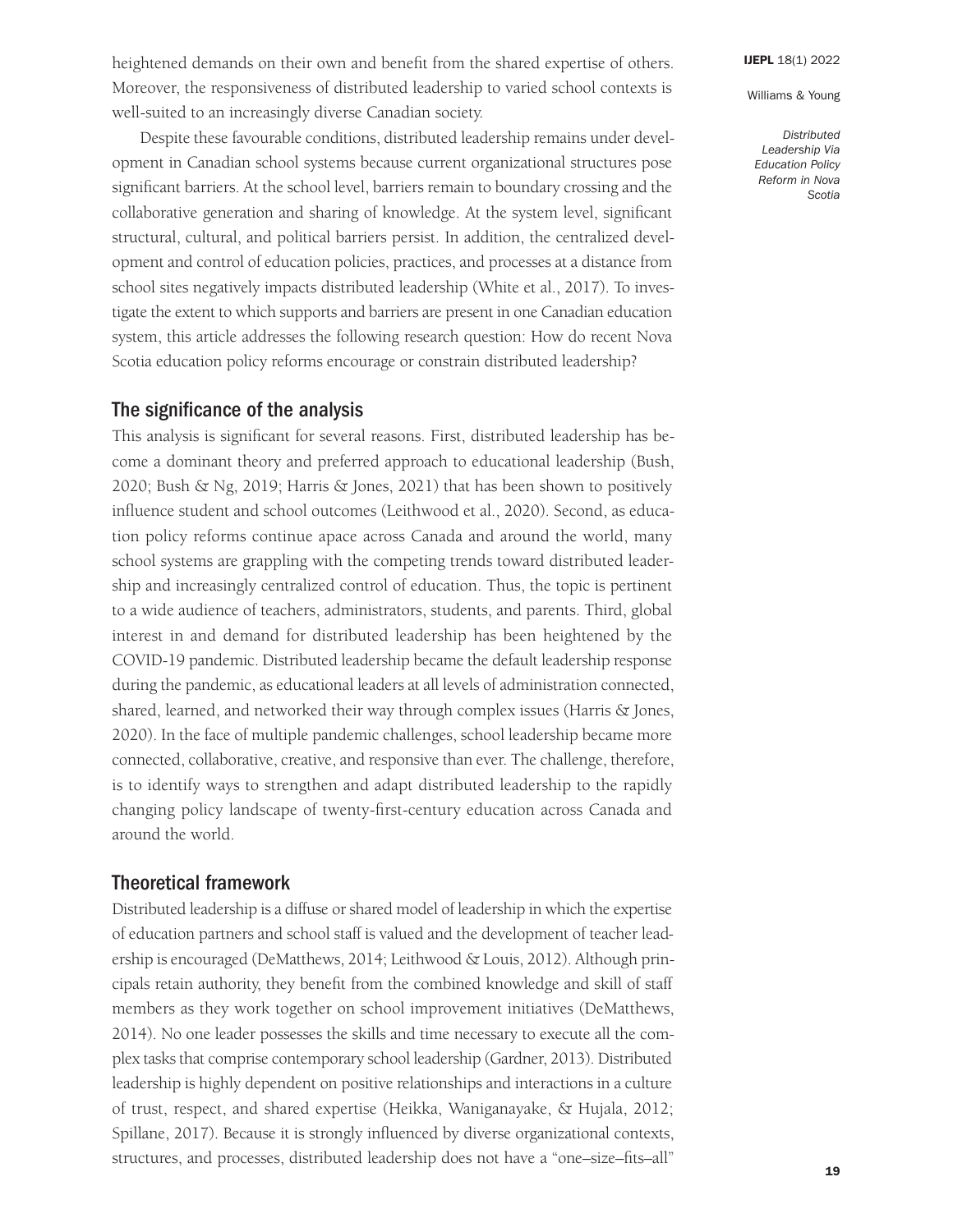Williams & Young

model (Bush & Glover, 2012; Heikka et al., 2012). From a distributed perspective, leadership is the influence that arises from interactions among people as they engage in various tasks within a social network. These interactions are strongly influenced by contextual conditions and social structures (Supovitz et al., 2019).

The contemporary theory of distributed leadership as an interactive web of people, places, and relationships did not emerge until the late 1990s and early 2000s (Harris, 2008). Distributed leadership theory is grounded in concepts from distributed cognition and activity theory that emphasize the integral role of social context in intelligent activity (Harris, 2008; Spillane, Halverson, & Diamond, 2001). This theory recognizes that many people have the potential to exercise leadership, but organizational structures may impede or enhance distributed leadership. For example, school structures can be rigid and their cultures resistant to new forms of leadership (Harris, 2008). In addition, traditional administrative hierarchies, entrenched patterns of power and influence, top-down approaches to school leadership, and the lack of protected time for team meetings and teacher collaboration constitute formidable barriers to distributed leadership (Harris, 2004). Therefore, it is incumbent on education authorities to create organizational structures, processes, and conditions conducive to distributed leadership (Harris, 2004, 2008).

At an organizational level, distributed leadership is associated with a move away from bureaucratic practices to collaborative practices, and the rearrangement of organizational structures in schools and school systems. Given its collegial, collaborative, and democratic nature, distributed leadership may clash with rigid administrative bureaucracies and hierarchies. Under these conditions, a delicate balancing act is required to safeguard distributed leadership, characterized by authentic power and authority for decision-making in an education system where participatory decision-making is constrained (du Plessis & Heystek, 2020).

Very importantly, distributed leadership is democratic in nature, characterized by shared power, and firmly rooted in the interactions between individuals and groups within and between organizations (Corrigan, 2013; Heikka et al., 2012; White et al., 2017). "Distributed leadership is mainly concerned with interactions rather than actions, with capacity building rather than control, with empowerment rather than coercion" (Azorin, Harris, & Jones, 2020, p. 121). In this article, distributed leadership serves as the lens for examining recent policy reforms in Nova Scotia and their impact on educational leadership.

## **Context**

#### *Canadian education*

From the time of Canadian Confederation in 1867 onward, education has fallen under the exclusive jurisdiction of the 10 provinces and three territories that now comprise this country (Peters, 2017; Young, 2017). Under the *Constitution Act, 1867*, the provinces were granted exclusive rights to make laws regarding education, a right that was extended to each new province and territory as the country expanded. As each jurisdiction enacted its own legal and policy frameworks governing education, variations arose in education laws, policies, and practices across the country. However, common elements also emerged, including the creation of school boards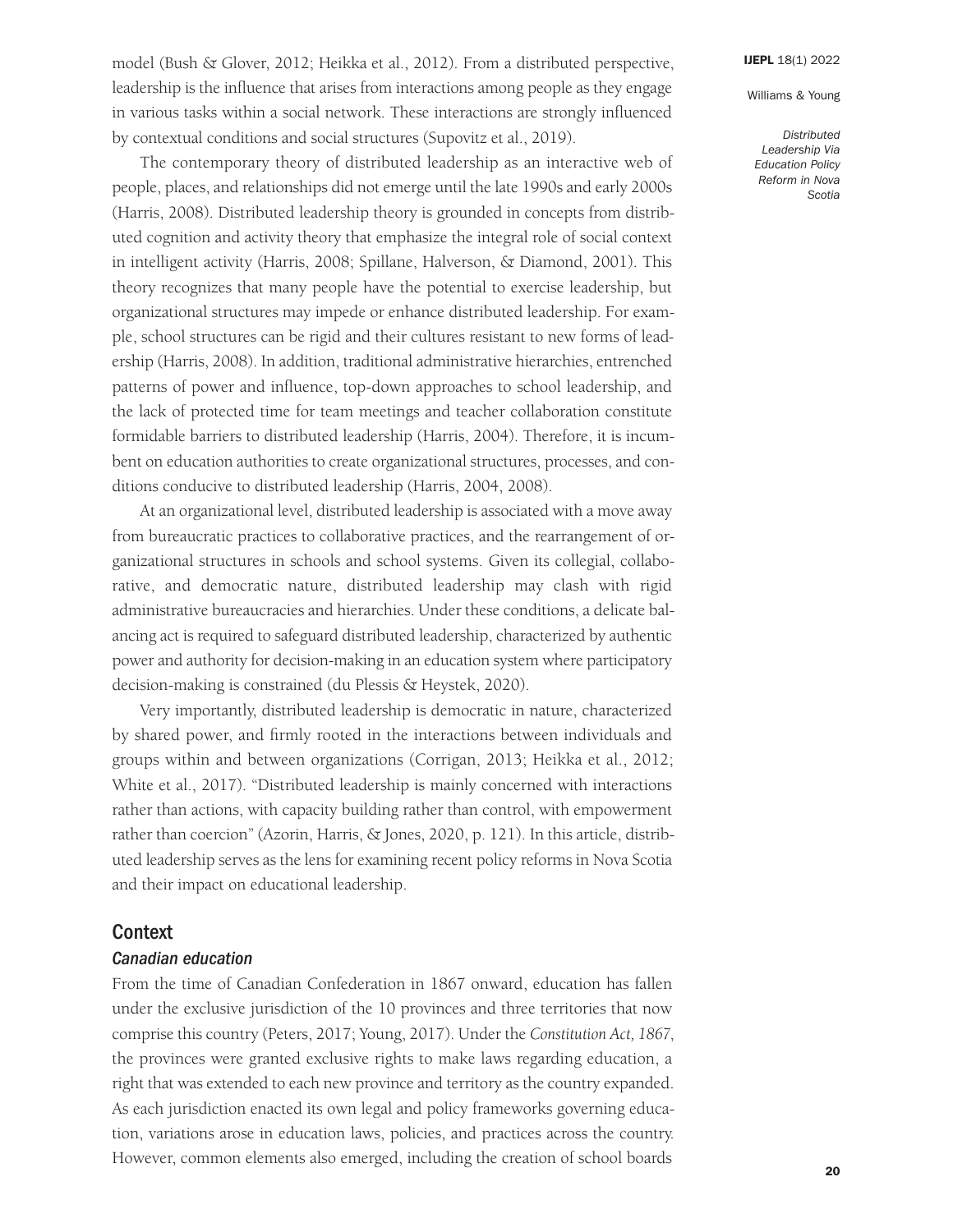*Distributed Leadership Via Education Policy Reform in Nova Scotia* 

as statutory bodies governing local school systems (Peters, 2017) and the establishment of provincial and territorial ministries of education to administer education (Young, 2017). To structure and regulate the school systems under its jurisdiction, each province and territory enacted statutes called education acts or school acts as well as policies that govern all aspects of public education. Policies are also enacted at the school board and school levels (Young, 2017). While underlying tensions between localized autonomy and centralized control have always been present in Canadian education, they have featured more prominently in education governance and politics over the past four decades (Peters, 2017), including in Nova Scotia.

# Nova Scotia

One of the four founding provinces of Canada, Nova Scotia is a small Maritime province situated on the east coast of the country with a population of approximately one million (Nova Scotia Premier's Office, 2021). While almost half of the population lives in the capital city of Halifax, the province also has a large rural population. The public education system, administered by the Nova Scotia Department of Education and Early Childhood Development (hereafter referred to as the Department of Education), provides free universal elementary and secondary education to approximately 120,000 students in pre–primary to Grade 12 throughout the province. Since 2014, several landmark reports and associated legal and policy reforms have transformed the provincial public education system, as briefly summarized below.

### *Education reform*

In February of 2014, the minister of education struck a review panel to consult with Nova Scotians on necessary changes to the provincial education system. Based on citizen input, the panel recommended sweeping changes to public education in areas ranging from curriculum and teaching to leadership and inclusive education (Minister's Panel on Education, 2014). In response, the Department of Education developed and implemented a comprehensive five-year action plan for renewing the public education system (Province of Nova Scotia, 2015). Organized into four pillars, the action plan targeted the creation of a modern education system, an innovative curriculum, inclusive school environments, and excellence in teaching and leadership.

In 2016 and 2017, a protracted contract dispute between the Department of Education and the provincial teachers' union culminated in the first teachers' strike in the history of the province. In February 2017, the provincial legislature passed a new statute, the *Teachers' Professional Agreement and Classroom Improvements (2017) Act*, which legislated an end to the dispute. Under the auspices of this new legislation, a year–long Commission on Inclusive Education was struck to reform the policies and practices governing the education of students with special needs. The three–member commission, which included one of the authors, Monica Williams, conducted extensive research and public consultation and released a final report in March 2018 that recommended major reforms to the delivery of inclusive education, including new programs, services, and policies (Njie, Shea, & Williams, 2018).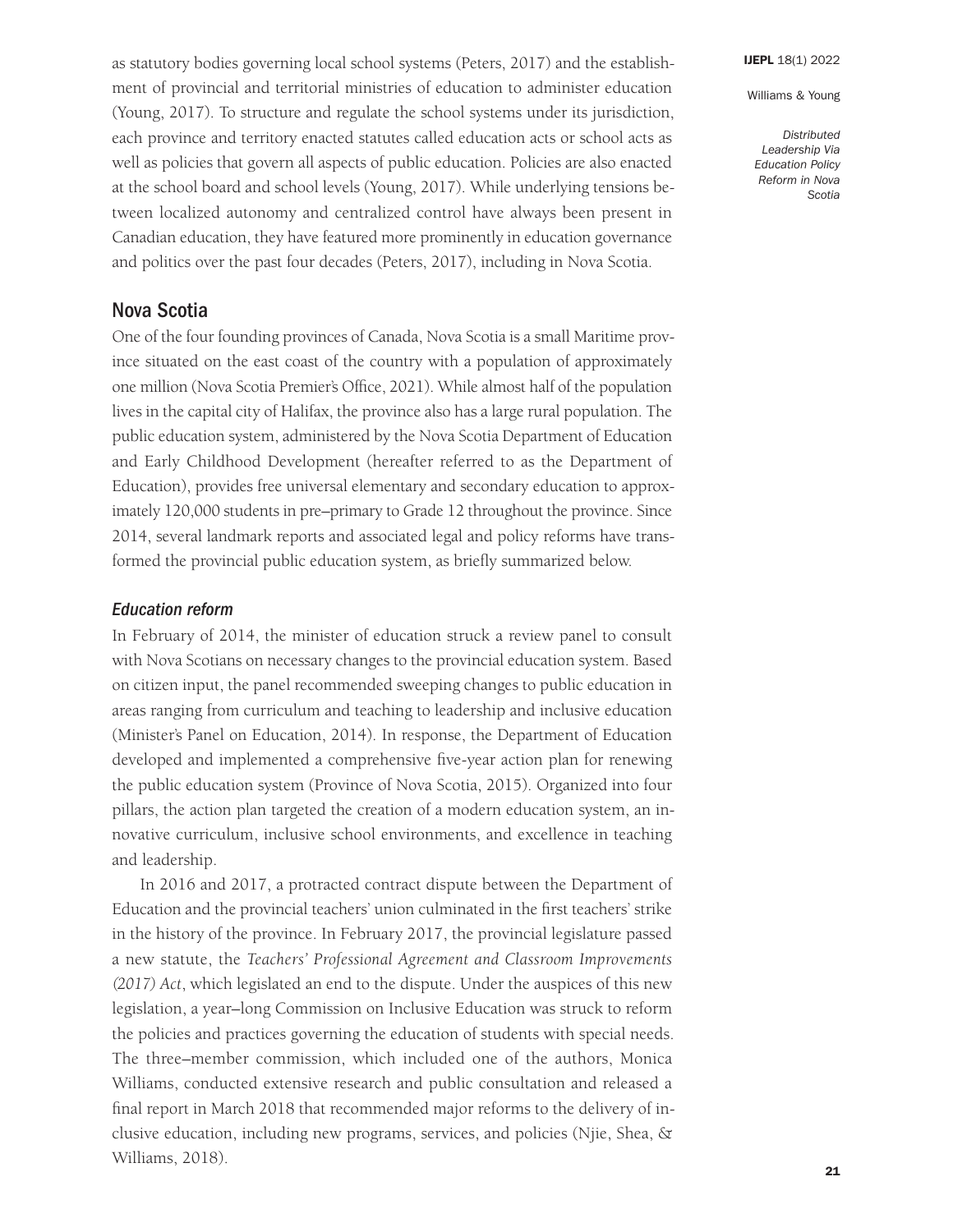*Distributed Leadership Via Education Policy Reform in Nova Scotia* 

In 2017, the Department of Education appointed international education consultant Avis Glaze to complete a three-month review of the administrative structure of the public school system. The resultant report (Glaze, 2018) recommended a major overhaul of the administration of public education. Shortly thereafter, the provincial legislature passed a second education statute, *Education Reform (2018) Act*, an omnibus bill that included a new *Education Act* (2018) that was supported by the new *Ministerial Education Act Regulations* (2018). This comprehensive legislation implemented many of Dr. Glaze's recommendations, including the abolishment of the seven elected English language school boards in the province and the removal of school and school board administrators from the provincial teachers' union.

The enactment of two far-reaching education statutes within the span of one year necessitated significant policy reforms at all levels of the education system in order to bring provincial, regional, and school policies into alignment with the new legislation. Given the breathtaking scope and speed of legal and policy reform, key elements of the provincial education system underwent rapid, transformational change, including school advisory councils, educational leadership, school improvement planning, and special education/inclusive education.

#### *School advisory councils*

School advisory councils (SACs) are found in provincial and territorial education systems across Canada (Amendt, 2018). Known by different titles across the country, these councils are collaborative, volunteer-run bodies comprised of parents, teachers, students, administrators, and community members. SACs facilitate parent and community engagement in education, represent community diversity, and support school improvement. They help to maintain a strong local voice in education. The power vested in SACs varies from a purely advisory capacity to decision-making authority in specific areas of education, especially school improvement (Amendt, 2018). SACs have been in operation in Nova Scotia for many years.

#### *Educational leadership*

Various definitions of educational leadership abound in the literature. In this article, educational leadership is defined as:

a moral endeavor. It combines excellent management to ensure that the organization works effectively and efficiently with creative, proactive, and transformative efforts to ensure that it is fulfilling its critical democratic goals in an equitable and socially–just fashion. Educational leadership is grounded in a strong sense of moral purpose, clear goals, and strong personal values. (Shields, 2015, p. 83)

In Nova Scotia, as in other jurisdictions, educational leaders are appointed to school, regional, and provincial leadership positions and assigned different titles, such as principal, director, and superintendent of schools. They work at all levels of an education system, including in schools, districts, and departments of education (Brien & Williams, 2009). In this article, the term *educational leader* is used in the broadest sense to encompass all educational leaders who serve at different levels of leadership in the Nova Scotia public school system.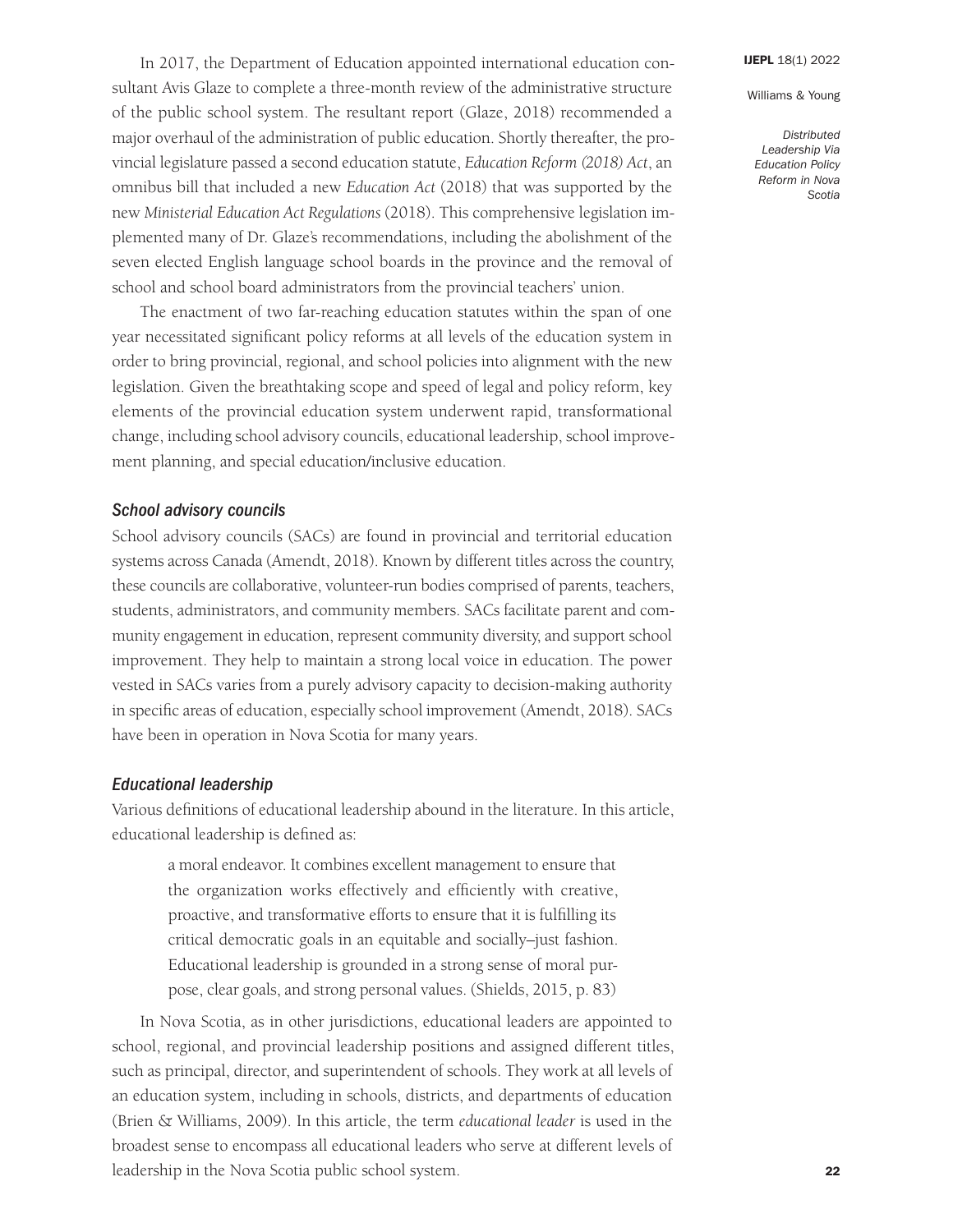#### *School improvement planning*

School improvement planning is a collaborative team process of developing a shared vision of student success, establishing goals for achieving the vision, implementing improvements aimed at the goals, and continuously monitoring and evaluating progress (Bernhardt, 2018). The leadership of school improvement is an influence process through which school leaders collaboratively identify a direction for the school, motivate and support staff, and co-ordinate school actions aimed at improvements in teaching and learning. Through this influence process, school leaders support the ongoing professional development of staff, which in turn facilitates school efforts to implement and sustain educational change (Heck & Hallinger, 2009). School improvement planning has been implemented in Nova Scotia public schools over the past two decades.

## *Special education and inclusive education*

*Special education* refers to the specialized placements, programs, services, and facilities that are provided to students with special needs whose educational needs cannot be fully met by general education programs (Hutchinson & Specht, 2020). Special education includes separate schools and classes tailored to students with different challenges, including vision loss, hearing loss, and learning and developmental disabilities. Beginning in the 1990s, Canadian school systems moved away from separate special education schools and classes toward the inclusion of students with special needs in the grade-level classrooms of their neighbourhood schools (Towle, 2015). *Inclusive education* refers to the education of all students in the company of their peers in welcoming schools that uphold all forms of diversity and support the learning, development, and well-being of every student (Njie et al., 2018).

As special education and inclusive education policies were enacted across the country, school-based teams were struck to co-ordinate the development, implementation, and monitoring of education programs and services for students with special needs (Towle, 2015). Beginning in 1997 in Nova Scotia, school administrators, teachers, parents, students, and education specialists formed collaborative teams that co-ordinated the education of students with special needs and shared in educational decision-making.

# Research method

## *Document analysis*

The qualitative research method employed in this article was document analysis (Bowen, 2009; Cardno, 2018), an analytic procedure that entails finding, selecting, evaluating, and synthesizing the data contained in documents. Document analysis involves the skimming (cursory examination), reading (in-depth examination), and interpretation of documents, which is an iterative process that combines aspects of thematic analysis and content analysis. Thematic analysis is a form of pattern recognition, whereby the focused re-reading and review of data identifies emerging themes. Content analysis is the process of organizing information into categories pertinent to the research question (Bowen, 2009). The latter process was utilized in this article, and specifically, the content analysis of education policy documents (Cardno, 2018). Williams & Young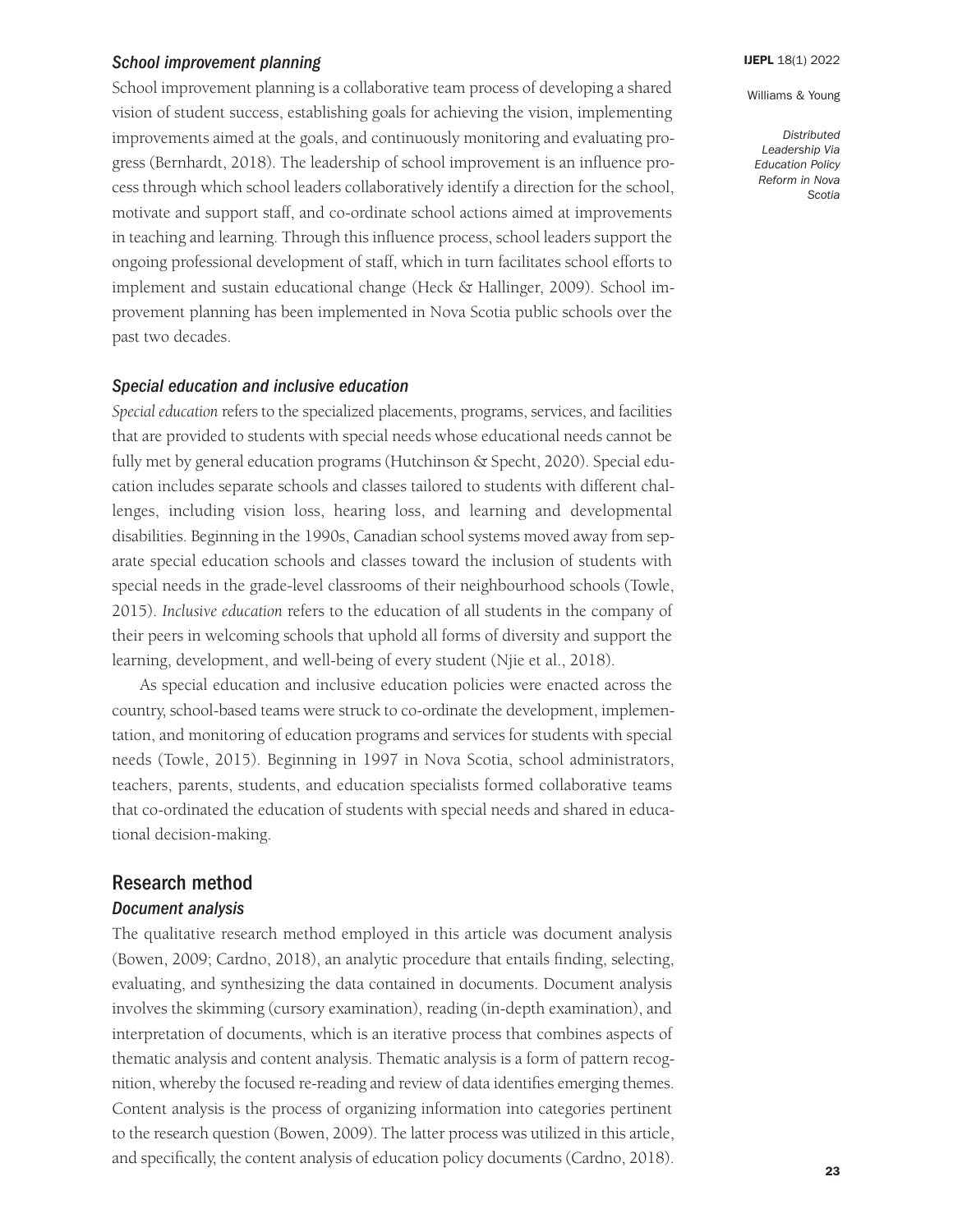*Distributed Leadership Via Education Policy Reform in Nova Scotia* 

Education policy encompasses the actions undertaken by governments in relation to educational practices, as well as the approaches they employ to support the production and delivery of education (Viennet & Pont, 2017). Education policies are informed by values; developed by public authorities at the central, regional, and local level; and implemented by education professionals. Education policies address a wide range of issues, from education funding and governance to student assessment and evaluation. As Les Bell and Howard Stevenson (2006) point out, education policy is political: "It shapes who benefits, for what purpose and who pays" (p. 9). In Canada, a wide range of education policy documents—including policies, procedures, standards, guidelines, and frameworks—are generated at the provincial/territorial, school board, and school levels.

While content analysis is the most appropriate approach for analyzing organizational policy documents (Cardno, 2018), there are no simple guidelines for data analysis because each inquiry is unique. Instead, guiding questions frame the careful scrutiny of policy text to ensure the examination of key areas. Accordingly, this article adapts Carol Cardno's (2018) guiding questions for the content analysis of education policy documents:

- Which aspects of distributed leadership are evident in the language of the policy document?
- Does the policy language refer to distributed leadership directly or indirectly?
- What is and is not specifically stated in the policy document regarding distributed leadership?
- How well does the policy document align with legal and regulatory requirements for distributed leadership?
- How well does the policy document reflect national and international trends in distributed leadership?

To determine the extent to which recent policy reforms in Nova Scotia have encouraged and constrained distributed leadership, these guiding questions were utilized to analyze current and former policy documents. Additionally, current and former provincial education acts were analyzed to examine the legal and regulatory framework that underpins the education policy documents (Cardno, 2018).

# Data collection and analysis

A scan of the education policy documents listed on the Department of Education website was completed to identify current and former education policy documents pertinent to distributed leadership. Specifically, provincial policy documents associated with school improvement planning, special education/inclusive education, and school advisory councils were examined because distributed leadership is often associated with the work of leadership teams (Bush & Glover, 2012), school improvement planning teams (Harris, 2008; Supovitz et al., 2019), and multi-disciplinary teams that work with students with special needs (Heikka et al., 2012).

The language in selected education legislation and policies was carefully analyzed from the perspective of a distributed theory lens to determine the extent to which distributed leadership was encouraged or constrained. Specifically, the policy lan-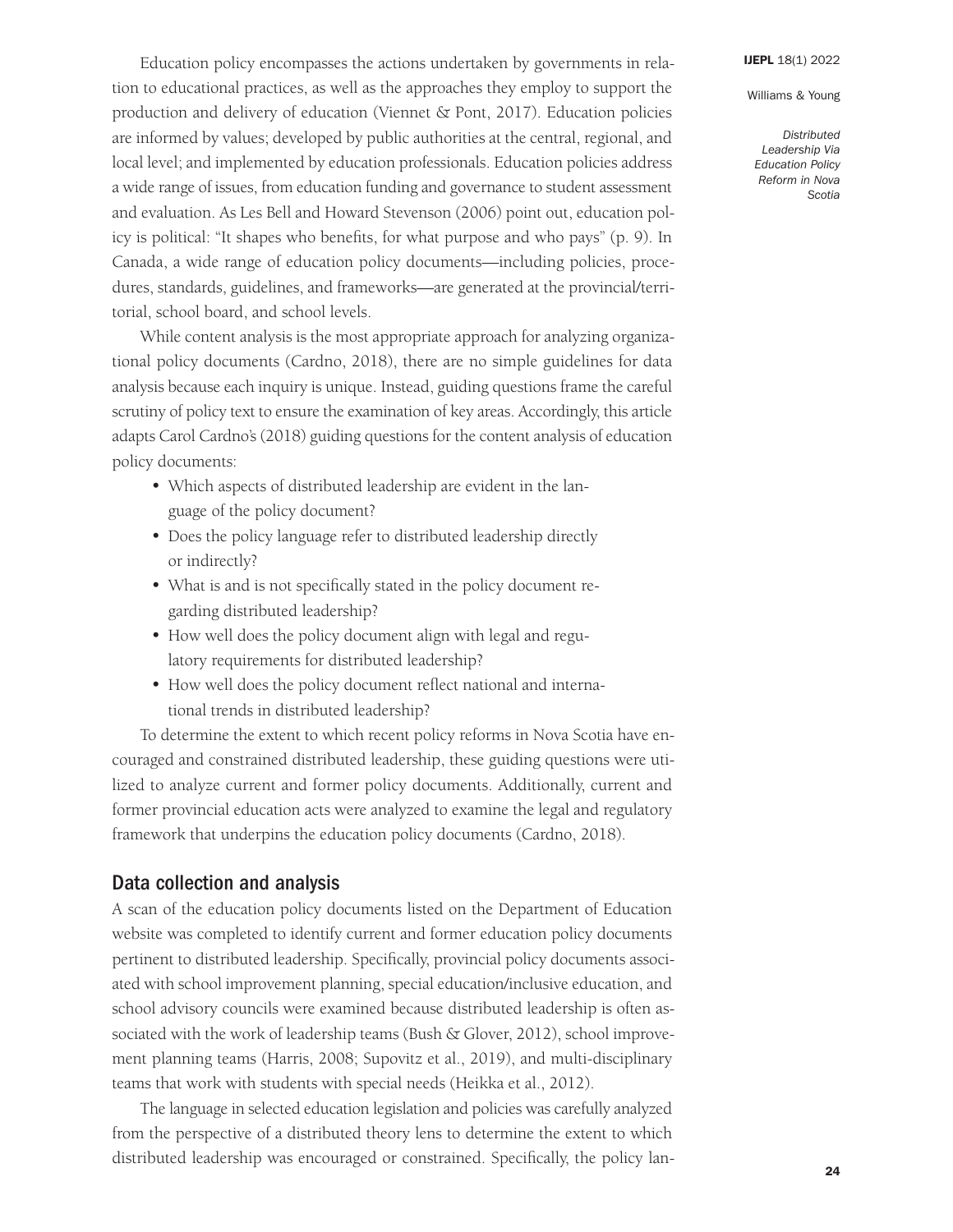Williams & Young

guage was analyzed to identify: a) direct and indirect references to distributed leadership; b) delineations between the advisory and decision-making authority of education bodies; c) references to the accountability, performance, and centralized control of education; d) changes in the duties of educational leaders; and e) conditions that support distributed leadership, such as protected teacher collaboration time. In addition, policy alignment with provincial education acts was scrutinized.

The education legislation and policy documents that were analyzed are listed below:

- 1. Provincial legislation and regulations
	- a.*Education Act* (1995–1996)
	- b.*Education Act* (2018)
	- c.*Ministerial Education Act Regulations* (2018)
- 2. School improvement planning frameworks
	- a. A Comprehensive Framework for Continuous School Improvement (Chignecto-Central Regional Centre for Education, 2013)
	- b. *Student Success Planning Framework* (Province of Nova Scotia, 2016)
- 3. Special education/inclusive education policies
	- a. *Special Education Policy* (Province of Nova Scotia, 2008)
	- b.*Inclusive Education Policy* (Nova Scotia Department of Education and Early Childhood Development, 2020)
- 4. School advisory council handbooks
	- a.*Nova Scotia School Advisory Council Handbook* (Province of Nova Scotia, 2011)
	- b.*Nova Scotia School Advisory Council Handbook* (Province of Nova Scotia, 2019)

# Findings *Provincial education acts*

#### School boards

The *Education Act* (1995–96) provides considerable direction regarding the amalgamation and operation of elected school boards in Nova Scotia. At that time, 22 district school boards were consolidated into seven regional English school boards, and a province-wide French school board was also created. The Act afforded the elected school boards considerable authority over the provision of public education in the schools under their jurisdiction.

With the passing of the new *Education Act* in 2018, the seven English school boards were abolished and replaced with regional education centres that covered the same geographical areas. However, the elected French provincial school board was retained. Under Sections 11 to 16 of the 2018 *Act*, a Provincial Advisory Council on Education (PACE) was established, with members appointed on the recommendation of the Minister of Education. In contrast with the considerable power vested in the elected school boards as decision-making bodies, PACE was an advisory body that reported directly to the Minister of Education. Neither education act made a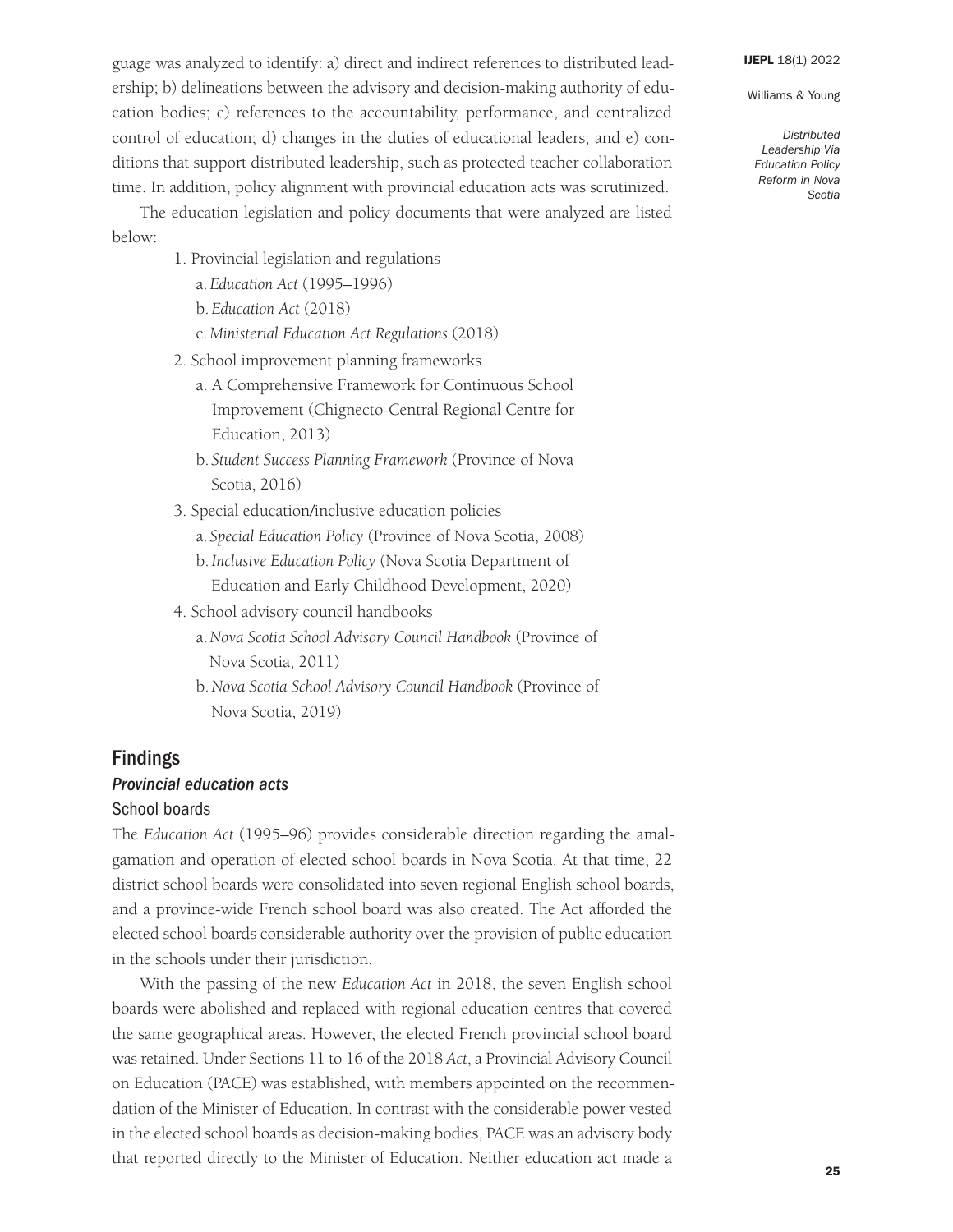provision for protected teacher collaboration time, a key condition for the successful implementation of distributed leadership.

### School advisory councils

Under Sections 20 to 23 of the *Education Act* (1995–96), the establishment, composition, and duties of SACs were described in detail. Council membership included parents, students, teachers, community representatives, and the school principal as a non-voting member. The wide-ranging duties of the SACs included developing and recommending school improvement plans to the local school board, reporting annually to the Minister of Education, advising on the development of school policies, and advising school and school board leaders on multiple education topics, from school curriculum and programs to student discipline and fundraising. SACs also participated in the selection of school principals.

In Sections 21 and 22 of the *Education Act* (2018), the duties of SACs were considerably reduced and confined to assisting regional centres in ensuring that public schools met the needs of their communities, as well as performing other functions as prescribed. While the provisions for the establishment and composition of SACs described in Sections 68 to 75 of the *Ministerial Education Act Regulations* (2018) largely mirrored those of the *Education Act* (1995–96), the role of the SACs in school improvement, as described in Section 75, was significantly curtailed. Rather than developing and recommending school improvement plans to elected school boards, the SACs worked with principals in receiving information on school improvement plans and monitoring their progress. Instead of advising school principals and school boards on a wide range of education issues, the purview of the SACs was confined to school policies, practices, and communication. Moreover, the SACs no longer participated in principal selection. Thus, the language in the new ministerial regulations reduced the duties of SACs.

#### Duties of educational leaders

Section 38 of the *Education Act* (1995–96) described principals as educational leaders with overall responsibility for schools, including teachers and other staff. In Section 39 of the *Education Act* (2018), a change in language was observed whereby principals and vice principals were described as educational leaders under the jurisdiction of regional education centres with management responsibility for schools, including the supervision of teachers and other staff. While many of the principals' duties remained the same in the 1995–1996 and 2018 legislation, some differences were noted. For example, whereas the 1995–1996 legislation stated that it is the duty of a principal to assist SACs with the development of school improvement plans, the 2018 legislation stated that it is the principal's duty to assist in the development of school improvement plans, with no mention of SACs. Commonalities and differences were also found in the language describing the duties of regional leaders in each act*.*

In Sections 65 and 66 of the *Education Act* (2018), many of the duties of the retitled regional directors of education remained the same as those of the superintendents of schools in the 1995 –1996 legislation. However, some differences in language were observed. In Section 39(1) of the *Education Act* (1995–96), school board su-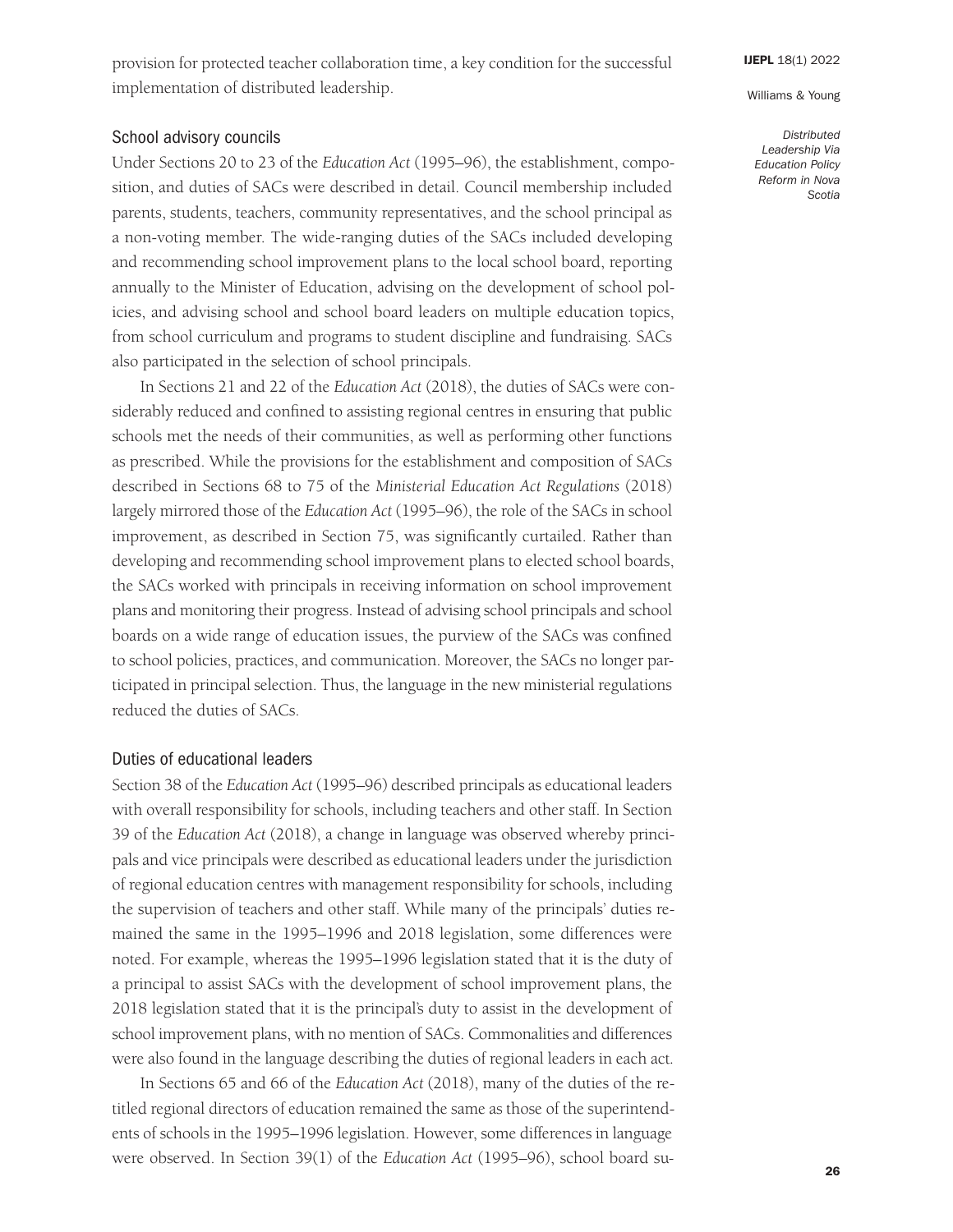*Distributed Leadership Via Education Policy Reform in Nova Scotia* 

perintendents of schools were described as accountable to the school board, with the overall responsibility for the efficient operation of the school board office and public schools, and employee supervision. In Sections 65 and 66 of the 2018 *Act*, regional executive directors of education were described as employees of the Department of Education who are appointed by the minister of education and accountable to the deputy minister of education and subject to the *Act*, the regulations, and the direction of the minister of education. Section 66(1) of the *Education Act* (2018) states that regional executive directors are responsible for the efficient operation of regional centre offices and public schools, employee supervision, and the educational performance of the students and schools. In addition, Section 66(2)(f) states that the directors are responsible for establishing performance standards and a process for the evaluation and supervision of staff. These changes in language reflect the increased central control of education and greater emphasis on performance.

### *School improvement planning frameworks*

The language in both the 2013 and 2016 school improvement planning frameworks (Chignecto-Central Regional Centre for Education, 2013; Province of Nova Scotia, 2016) strongly and explicitly promotes key aspects of distributed leadership, including teacher collaboration, capacity building through professional learning, and the leadership of school improvement by collaborative learning teams. The 2013 framework promotes shared leadership as a collective responsibility whereby people engage in democratic practices that shape decision-making. Similarly, the 2016 framework states that the school improvement planning process relies on effective distributed leadership and the shared commitment of school community members. In addition, the principal plays a critical role in building learning team cultures characterized by caring, trust, and respectful relationships. Overall, the language in both frameworks aligns with the regulatory requirements for school improvement planning and reflects national and international trends in the advancement of distributed leadership.

#### *Special education and inclusive education policies*

The language in the Special Education Policy (Province of Nova Scotia, 2008), which mandated the inclusion of students with special needs in the grade-level classrooms of their neighbourhood schools, reflected key aspects of distributed leadership. A collaborative team planning process was mandated whereby parents, teachers, and administrators worked together to develop and implement programming for students with special needs. The policy emphasized the importance of teamwork and partnerships and the essential role of school leaders in fostering collaboration and communication.

Similarly, the Inclusive Education Policy (Nova Scotia Department of Education and Early Childhood Development, 2020) recognizes parents, families, and community members as key partners in education, and advocates collaborative, student-centred team planning processes. Consistent with the tenets of distributed leadership, the policy states that school leaders empower parents as essential decision-makers regarding their child's education; work collaboratively with parents, teachers, and other staff; and ensure teacher access to essential information and professional development.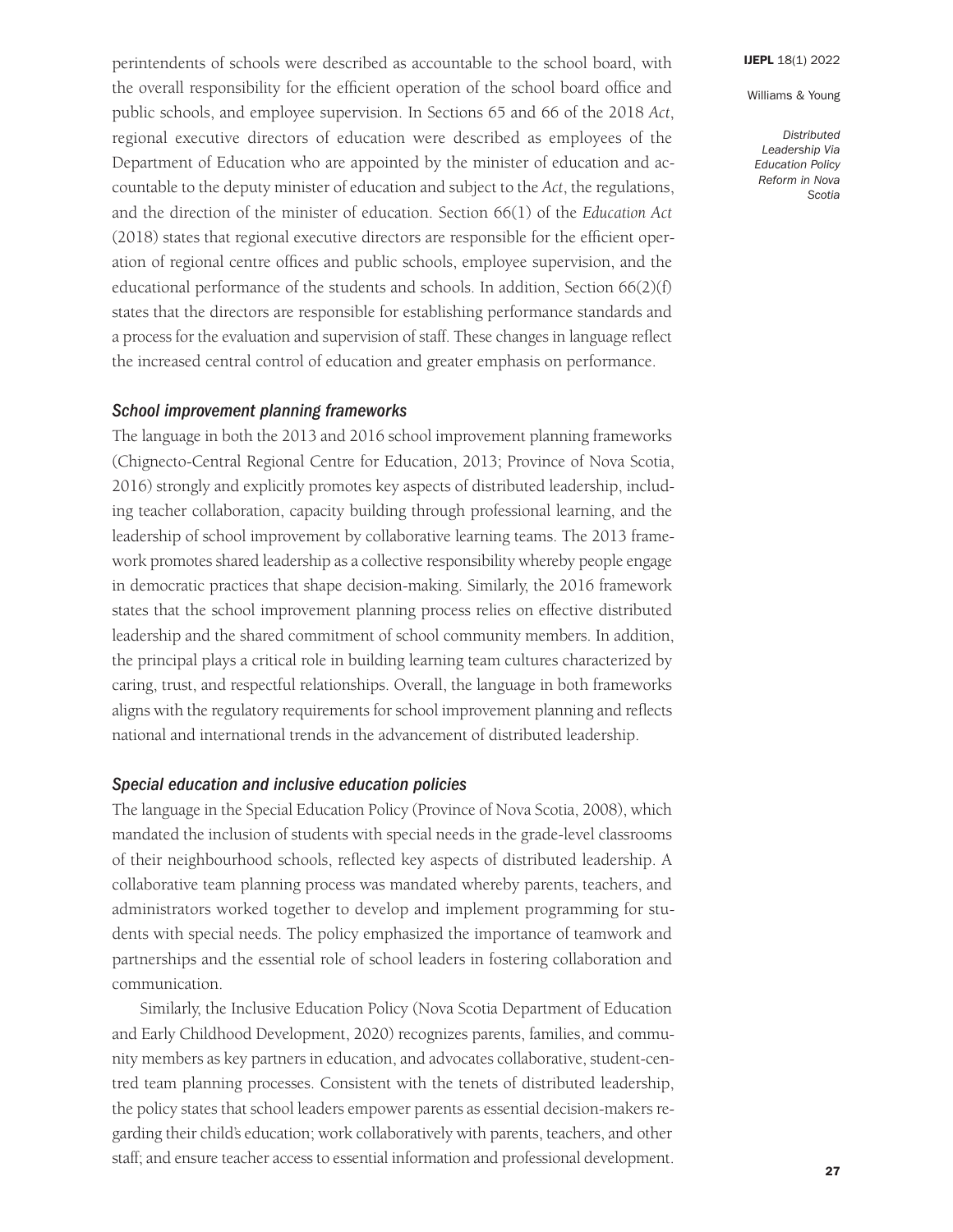*Distributed Leadership Via Education Policy Reform in Nova Scotia* 

While neither policy explicitly references distributed leadership, they both embody key aspects of it, including parental involvement in decisions impacting their children's education, and the granting of decision-making authority to collaborative teams regarding specialized services and supports. Both policies closely aligned with the regulatory provisions for special education set forth in provincial legislation, and both policies reflected national and international trends toward distributed leadership.

## School advisory council handbooks

The language in the *Nova Scotia School Advisory Council Handbook* (Province of Nova Scotia, 2011) reflects several features of distributed leadership. For example, the Guiding Principles (Province of Nova Scotia, 2011) state that education is a shared responsibility, local people have important perspectives to contribute to decisionmaking, partners need to use teamwork skills and strategies, and community involvement in school improvement enhances learning for all. Communication, collaboration, consensus building, and teamwork are emphasized throughout the document. The handbook closely adheres to the provisions of the *Education Act* (1995–96) in describing SAC duties, including their roles in school improvement planning, principal selection, and student discipline.

The language in the *Nova Scotia School Advisory Council Handbook* (Province of Nova Scotia, 2019) has commonalities and differences with the 2011 version. Both handbooks promote key aspects of distributed leadership, including communication, collaboration, and consensus building. However, the 2019 handbook also describes reduced duties for SACs, which no longer have roles in principal selection or student discipline. Rather than developing school improvement plans, SACs receive information about plans developed under the leadership of the principal and help to monitor progress toward the school improvement goals (Province of Nova Scotia, 2019). Interestingly, despite the diminished role of SACs in school improvement, the importance of distributed leadership is directly referenced in the 2019 handbook. "Effective school improvement planning relies on distributed leadership among teachers, as well as the shared commitment of school support staff, SACs, parents/guardians, students, and community members" (Province of Nova Scotia, 2019, p. 5). Overall, the 2019 SAC handbook closely adhered to the provisions of the *Education Act* (2018) and *Ministerial Education Act Regulations* (2018) in describing the roles and responsibilities of SACs.

# **Discussion**

As illustrated in the findings, major legal and policy reforms in education in Nova Scotia in recent years have encouraged and constrained distributed leadership in the provincial public education system. At the school level, distributed leadership has been encouraged by collaborative team processes in areas such as special education and inclusive education and school improvement planning that facilitate teacher leadership and shared decision-making. However, at the system level, distributed leadership has been constrained by the dismantling of regional governance structures and the consolidation of power at the provincial level. In particular, the abolishment of the elected English school boards signalled a major shift from local autonomy to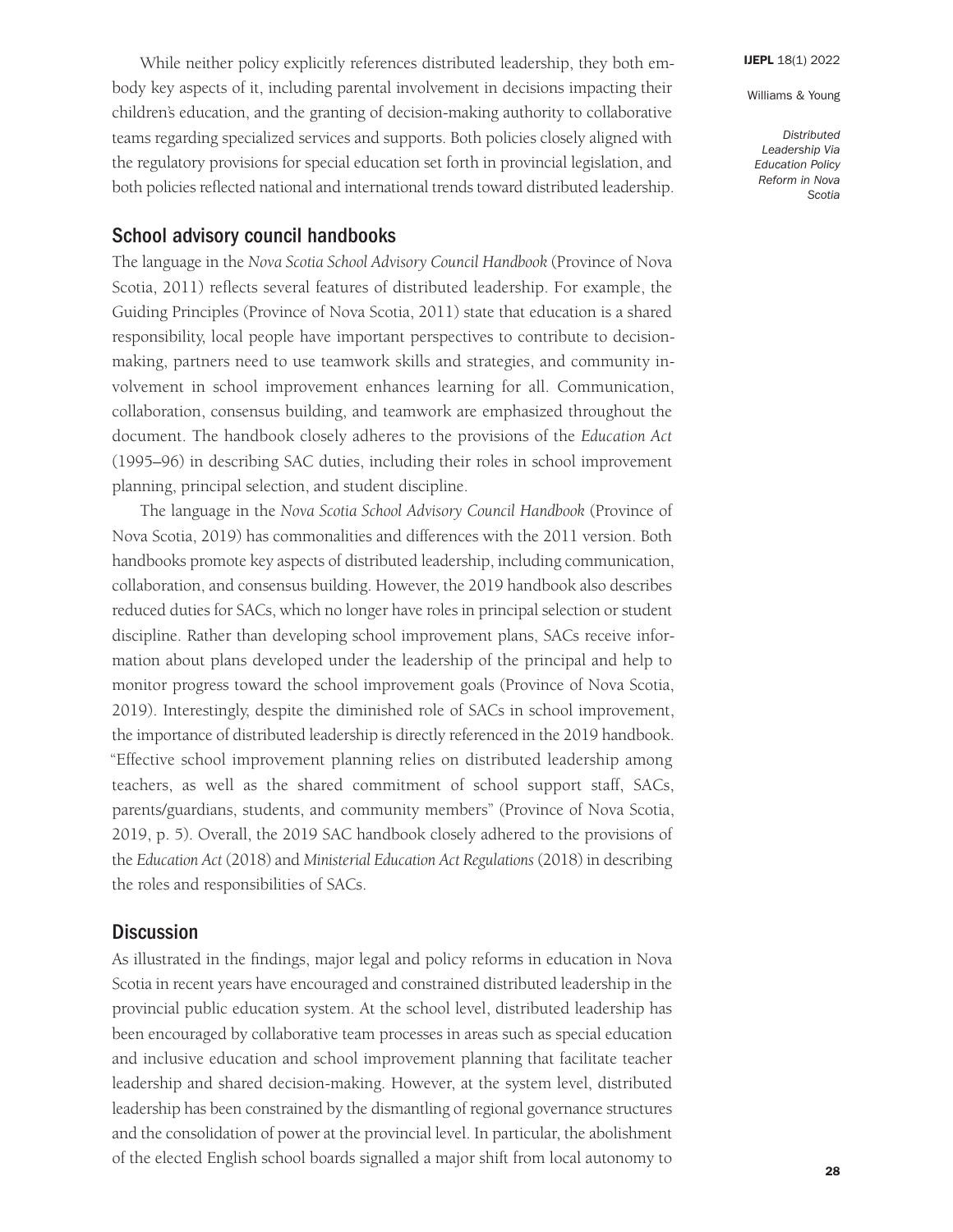Williams & Young

ward more centralized control of Canadian education systems (Galway et al., 2013) runs counter to the evidence regarding the positive relationship between distributed leadership and improved student outcomes (Sheppard & Galway, 2016). In Nova Scotia, the concentration of power in the provincial Ministry of Education has hampered distributed leadership in several ways.

greater centralized control by the provincial Department of Education. The trend to-

Distributed leadership is associated with system reconfiguration and organizational redesign, including a shift away from bureaucratic to collaborative leadership practices and the enactment of lateral decision-making processes, which foster shared leadership practices among system members (du Plessis & Heystek, 2020). However, Nova Scotia moved in the opposite direction with the enactment of the *Education Act* (2018), which strengthened provincial bureaucratic control over education by eliminating the lateral decision-making powers entrusted to elected school boards and regional educational leaders. For decades, superintendents of schools (retitled regional directors of education) were appointed by, worked with, and reported to elected school boards in various regions of the province, consistent with the collaborative school board practices found in Canada and elsewhere (Campbell & Fullan, 2019). However, under the new *Education Act*, the superintendents became employees of the Department of Education who were appointed by the minister of education and directly accountable to the deputy minister. Rather than strengthening the lateral decision-making processes essential to distributed leadership, the Act created a direct vertical chain of command between the regional directors of education and the department. This new governance model enabled direct provincial control over the education system by removing local decision-making bodies and reducing opportunities for the democratic participation of parents and other community members in public education.

School boards reflect society's longstanding belief that education governance should reflect community values and priorities while affording parents the opportunity to express their concerns to local representatives (Galway et al., 2013). With the elimination of the English school boards, parents lost ready access to local representatives who were familiar with their communities and schools and who had legally sanctioned decision-making authority in key areas of education. Although the new Act made provision for the establishment of PACE, the terms of reference for this new body stated that: "The Provincial Advisory Council on Education will not make decisions, or provide direct advice, on the day-to-day operations of the regional centres for education or the Conseil scolaire acadien provincial" (Nova Scotia Department of Education and Early Childhood Development, 2019, p. 1). Thus, parents seeking an avenue for addressing issues arising in their children's education no longer had access to a local decision-making body that could act on their concerns. Additionally, because the members of PACE were appointed by the minister of education, parents lost their previously held democratic right to elect local representatives. Finally, and very importantly, parents lost the ready access to the public meetings and accessible meeting minutes provided by the school boards because the PACE meetings were held in private.

Not surprisingly, concerns regarding the education reforms were raised in the media from the outset. Included among the identified drawbacks were the loss of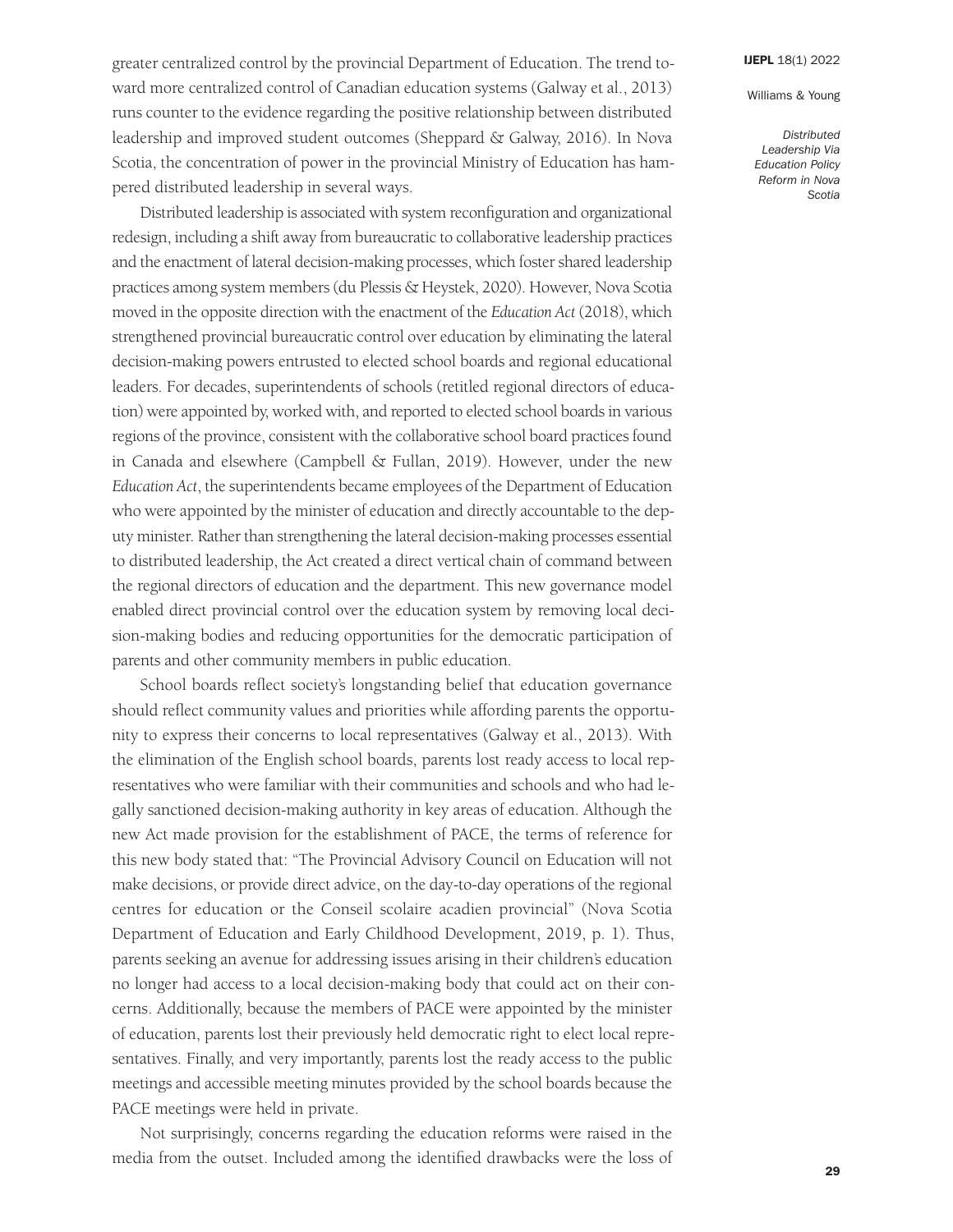*Distributed Leadership Via Education Policy Reform in Nova Scotia* 

local bodies to hold the provincial government accountable for education, the creation of new barriers to communication between parents and education officials, and the lack of community voice in public schools (Grant, 2018). Commenting on the first meeting of PACE in November of 2018, the president of the Nova Scotia Teachers Union, Paul Wozney, lamented the lack of meaningful discussion of actual issues facing teachers, students, and classrooms, such as inclusive education, teacher recruitment and retention, and the shortage of substitute teachers. Instead, meeting discussion reportedly focused on the limited scope and mandate of PACE members. Wozney also objected to the fact that all future PACE meetings would be held in private on the stated grounds that PACE is a group of private citizens who provide advice. In Wozney's (2018) view: "Decisions involving public education are in the public interest and represent a considerable percentage of the provincial budget. Members of the public deserve the same or improved access to the process they once had under the governance of elected school boards, full stop" (para. 7).

Since its inaugural meeting, concerns regarding PACE and the erosion of democratic participation and transparency in public education continued to be raised. In fact, Nova Scotia's education reforms were described as cautionary tales when similar reforms were recommended for Manitoba following a review of the provincial education system. Writing in the *Winnipeg Free Press,* Molly McCracken and Pamela Rogers (2021) reported that the Nova Scotia reforms were part of a concerning Canadian trend of demanding constant improvement from education systems, in the face of fewer resources. They pointed out that the abolishment of elected school boards in Nova Scotia and their replacement with PACE had resulted in the loss of representation for historically oppressed groups because school board seats reserved for Indigenous and African Nova Scotian representatives were eliminated. Moreover, information about PACE was reportedly difficult to access, including meeting agendas, meeting minutes, and member contact information, such that parents faced significant barriers to meaningful participation in education.

These negative impacts demonstrate that large-scale education reforms do not always advance distributed leadership and may, in fact, hinder it. Even when education reviews recommend distributed leadership at different levels of education systems, they do not always produce the desired results because provincial governments may reject the recommendations and/or fail to enact the necessary supports for distributed leadership to thrive. For example, Glaze (2018) recommended the enhancement of local voice in education through the creation of vibrant SACs for all schools in the province, with enhanced influence. However, the influence of SACs was lessened when provincial legislation reduced their duties. Glaze's report also recommended the creation of an independent provincial College of Educators and an independent Student Progress Assessment Office. Both arms-length bodies would have distributed leadership by assuming roles and responsibilities performed by the Department of Education, but these recommendations were rejected.

The findings of this study present significant implications for policymakers, educational leaders, and researchers. First, the language used in education legislation and policy matters generally is encouraging and constraining distributed leadership. As illustrated by successive education acts, subtle changes in language may signifi-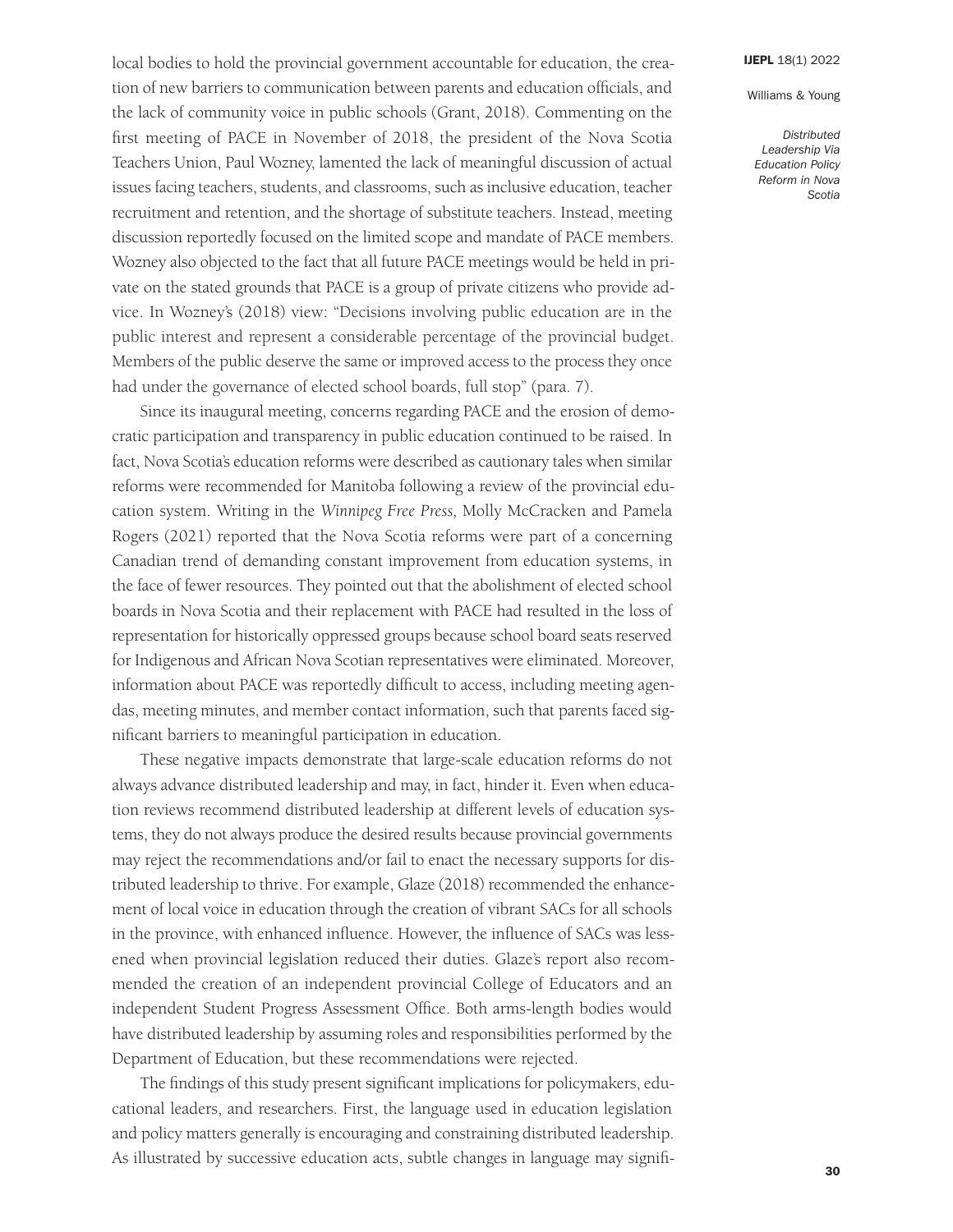Williams & Young

cantly impact the duties of educational leaders and the roles and responsibilities of school teams. Moreover, the use of explicit language that directly references distributed leadership and its key tenets strengthens the support for this form of leadership, as exemplified by the school improvement planning frameworks. To encourage distributed leadership, explicit language that clearly reflects and upholds this form of leadership is essential in policy reform.

Second, the designation of education teams and councils as advisory or decision-making bodies significantly influences the extent to which leadership is distributed in schools. This important distinction was exemplified by the changes made to SACs, which went from having direct involvement in school improvement planning, principal selection, and student discipline to peripheral involvement in school improvement. In contrast, the school teams struck to oversee special education and inclusive education were granted decision-making status that empowered students, teachers, parents, and administrators to share leadership.

Third, the policy reforms enacted in Nova Scotia illustrate the importance and challenge of balancing central authority and local autonomy while enabling democratic oversight and meaningful citizen participation in education. In this regard, the abolishment of the elected English school boards significantly tipped the balance in favour of the central authority of the Department of Education and diminished citizen access to meaningful, local participation in education. Without question, significant school board reform was needed in Nova Scotia. In addition to low voter turnout for school board elections and limited member turnover, the repeated dysfunction of the regional school boards and their periodic takeover by the Department of Education seriously eroded public confidence in the boards (Glaze, 2018). However, the school boards were not replaced with a viable alternative for local citizen participation in education such that the opportunities for the democratic participation in education that is a hallmark of distributed leadership were reduced.

Therefore, the findings point to the need for viable alternatives to traditional school boards. While research has shown that school boards make meaningful contributions to democratic participation in Canadian education (Campbell & Fullan, 2019; Galway et al., 2013; Sheppard & Galway, 2016), the trends toward the consolidation and replacement of school boards continue across the country. Although school boards ideally function as effective stewards of public education that embody collaboration, accountability, and transparency (Campbell  $\&$  Fullan, 2019), the reality often falls short of this ideal. Major school board imbroglios in Nova Scotia and elsewhere have prompted direct government intervention, including the dissolution of school boards (Deloitte & Touche, 2011; Galway et al., 2013; Glaze, 2018; McGregor & Lucas, 2019). The negative publicity generated by dysfunctional school boards and low voter turnout for school board elections (Galway et al., 2013; McGregor & Lucas, 2019) have eroded public confidence and highlighted the need for innovative alternatives that are responsive to the growing complexity of contemporary education systems. Therefore, creative solutions are required to ensure efficient governance, responsive leadership, and democratic participation and oversight. Distributed leadership must be carefully constructed, prudently implemented, and supported by the right conditions (Harris & DeFlaminis, 2016). Researchers, poli-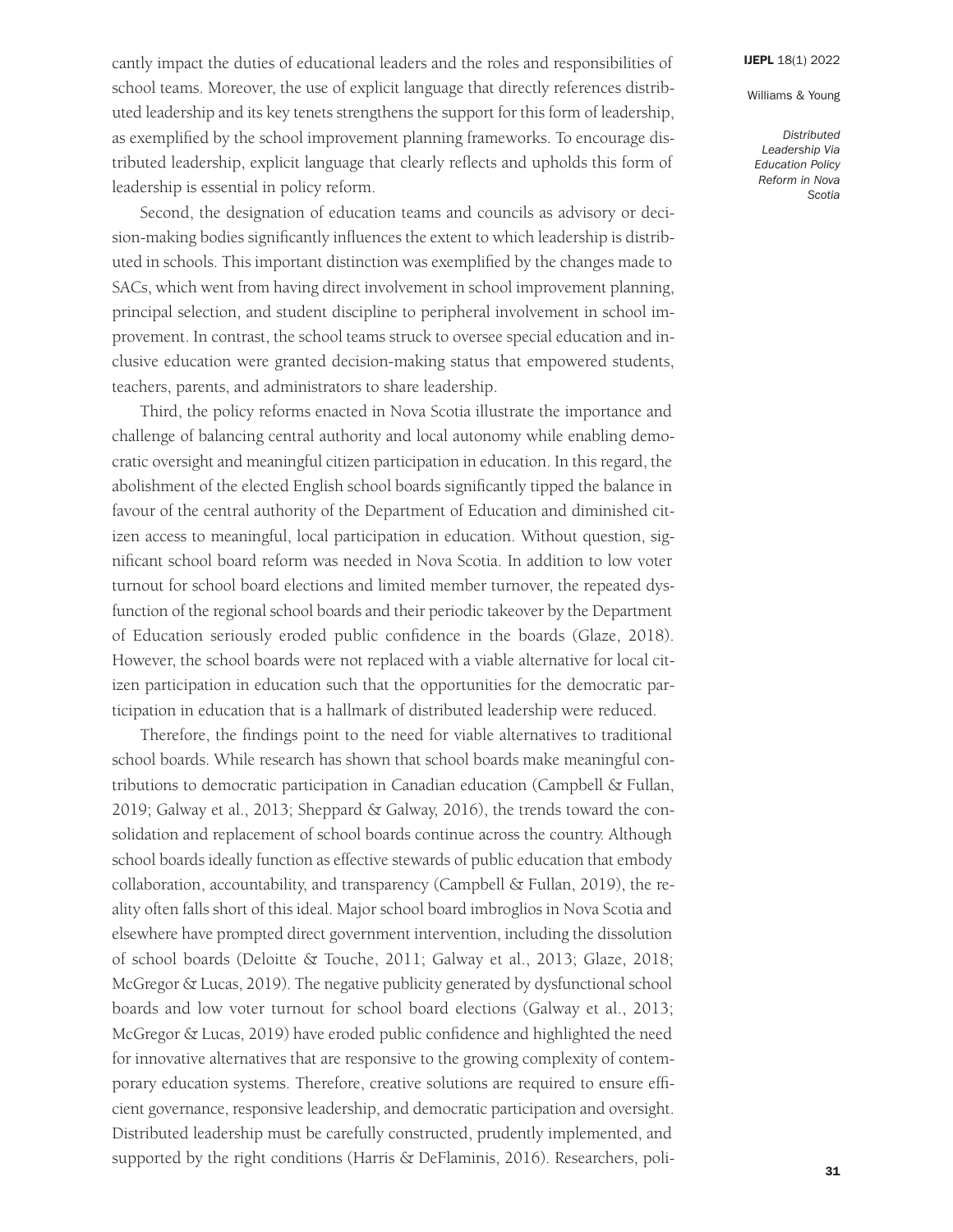Williams & Young

cymakers, educational leaders, and education stakeholders all have a role to play in building new governance structures, processes, and supports that enable distributed leadership to thrive, for the benefit of all.

# References

- Amendt, T. (2018). *Evaluating school community councils*. Regina, SK: Saskatchewan School Boards Association.
- Azorin, C., Harris, A., & Jones, M. (2020). Taking a distributed perspective on leading professional learning networks. *School Leadership & Management, 40*(2–3), 111–127. doi: [10.1080/13632434.2019.1647418](https://doi.org/10.1080/13632434.2019.1647418)
- Bell, L., & Stevenson, H. (2006). *Education policy: Process, themes and impact.* New York, NY: Routledge.
- Bernhardt, V.L. (2018). *Data analysis for continuous school improvement* (4th ed.). New York, NY: Routledge.
- Bowen, G.A. (2009). Document analysis as a qualitative research method. *Qualitative Research Journal, 9*(2), 27–40. doi[:10.3316/QRJ0902027](https://doi.org/10.3316/QRJ0902027)
- Brien, K., & Williams, R. (2009). Redefining educational leadership for the twenty–first century. In T.G. Ryan (Ed.), *Canadian educational leadership* (pp. 7–44). Calgary, AB: Detselig.
- Bush, T. (2020). *Theories of educational leadership and management* (5th ed.). Thousand Oaks, CA: SAGE.
- Bush, T., & Glover, D. (2012). Distributed leadership in action: Leading high performing leadership teams in English schools. *School Leadership & Management, 32*(1), 21–36. doi: [10.1080/13632434.2011.642354](https://doi.org/10.1080/13632434.2011.642354)
- Bush, T., & Glover, D. (2014). School leadership models: What do we know? *School Leadership & Management, 34*(5), 553–571. doi[:10.1080/113632434.2014.928680](https://doi.org/10.1080/113632434.2014.928680)
- Bush, T., & Ng, Y.M. (2019). Distributed leadership and the Malaysia Education Blueprint: From prescription to partial school-based enactment in a highly centralised context. *Journal of Educational Administration, 57*(3), 279–295. doi[:10.1108/JEA-11-2018-0206](https://doi.org/10.1108/JEA-11-2018-0206 )
- Campbell, D., & Fullan, M. (2019). *The governance core: School boards, superintendents, and schools working together.* Thousand Oaks, CA: Corwin.
- Cardno, C. (2018). Policy document analysis: A practical educational leadership tool and a qualitative research method. *Educational Administration: Theory and Practice, 24*(4), 623–640. doi[:10.14527//kuey.2018.016](https://doi.org/10.14527//kuey.2018.016 )
- Chignecto-Central Regional Centre for Education. (2013). *A comprehensive framework for continuous school improvement*. Truro, NS: Chignecto-Central Regional Centre for Education. Retrieved April 4, 2022, from [https://ccrce.ca/sites/default/files/Documents%20and%20](https://ccrce.ca/sites/default/files/Documents%20and%20Forms/Appendix%20A%20Comprehensive%20Framework%20CSI%20DEECD.pdf)  [Forms/Appendix%20A%20Comprehensive%20Framework%20CSI%20DEECD.pdf](https://ccrce.ca/sites/default/files/Documents%20and%20Forms/Appendix%20A%20Comprehensive%20Framework%20CSI%20DEECD.pdf).
- Corrigan, J. (2013). Distributed leadership: Rhetoric or reality? *Journal of Higher Education Policy and Management, 35*(1), 66–71. doi[:10.1080/1360080X.2013.748479](https://doi.org/10.1080/1360080X.2013.748479)
- Deloitte & Touche. (2011). *A review of the South Shore Regional School Board prepared for the Nova Scotia Department of Education.* Halifax, NS: Deloitte & Touche LLP and affiliated entities.
- DeMatthews, D.E. (2014). How to improve curriculum leadership: Integrating leadership theory and management strategies. *The Clearing House: A Journal of Educational Strategies, Issues and Ideas, 87*(5), 192–196. doi[:10.1080/00098655.2014.911141](https://doi.org/10.1080/00098655.2014.911141)
- du Plessis, A., & Heystek, J. (2020). Possibilities for distributed leadership in South African schools: Policy ambiguities and blind spots. *Educational Management Administration & Leadership, 48*(5), 840–860. doi[:10.1177/1741143219846907](https://doi.org/10.1177/1741143219846907)
- *Education Act*, SNS 1995-96, c. 1. Retrieved April 4, 2022, from [https://canlii.ca/t/53j7q.](https://canlii.ca/t/53j7q)
- *Education Act*, SNS 2018, c. 1, Sch. A. Retrieved April 4, 2022, from [https://canlii.ca/t/555l2.](https://canlii.ca/t/555l2)
- *Education Reform (2018) Act*, Acts of 2018, c. 1. Retrieved April 4, 2022, from [https://nslegis](https://nslegislature.ca/legc/bills/63rd_1st/3rd_read/b072.htm)[lature.ca/legc/bills/63rd\\_1st/3rd\\_read/b072.htm.](https://nslegislature.ca/legc/bills/63rd_1st/3rd_read/b072.htm)
- Galway, G., Sheppard, B., Wiens, J., & Brown, J. (2013). The impact of centralization on local school district governance in Canada. *Canadian Journal of Educational Administration and Policy*, *145*(2013), 1–34.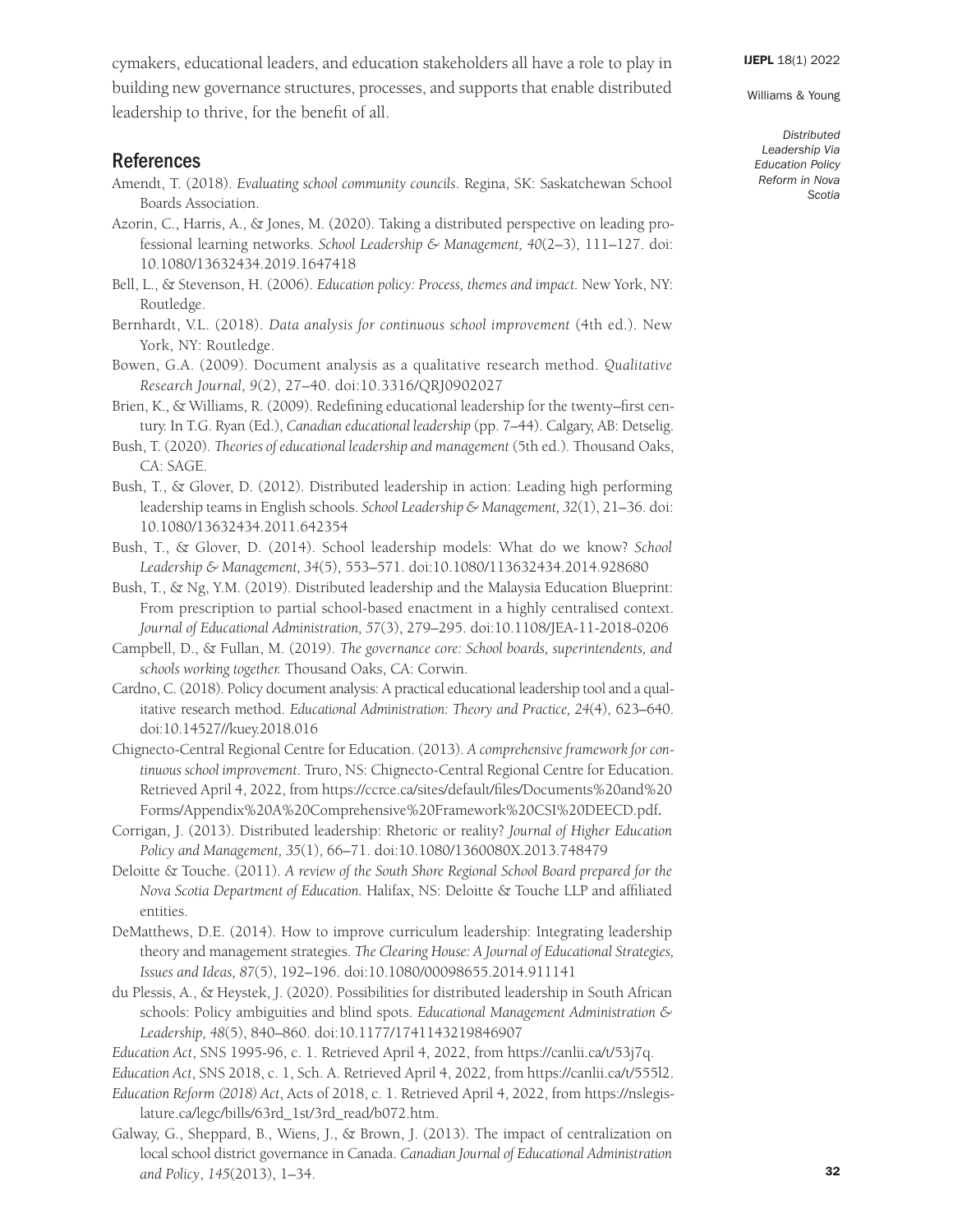Williams & Young

- Gardner, J.W. (2103). The nature of leadership. In M. Grogan (Ed.), *The Jossey–Bass reader on educational leadership* (3rd ed.) (pp. 17–27). San Francisco, CA: John Wiley & Sons.
- Glaze, A. (2018). *Raise the bar: A coherent and responsive education administrative system for Nova Scotia.* Halifax, NS: Nova Scotia Department of Education and Early Childhood Development.
- Grant, T. (2018, September 30). How Nova Scotia's public education system has "no one holding their feet to the fire*.*" *Toronto Star.*
- Harris, A. (2004). Distributed leadership and school improvement: Leading or misleading? *Educational Management Administration & Leadership, 32*(1), 11–24. doi: [10.1177/17411](https://doi.org/10.1177/1741143204039297)  [43204039297](https://doi.org/10.1177/1741143204039297)
- Harris, A. (2008). Distributed leadership: According to the evidence. *Journal of Educational Administration, 46*(2), 172–188. doi[:10.1108/09578230810863253](https://doi.org/10.1108/09578230810863253)
- Harris, A., & DeFlaminis, J. (2016). Distributed leadership in practice: Evidence, misconceptions and possibilities. *Management in Education, 30*(4), 141–146. doi: [10.1177](https://doi.org/10.1177/0892020616656734)  [/0892020616656734](https://doi.org/10.1177/0892020616656734)
- Harris, A., & Jones, M. (2020). COVID 19: School leadership in disruptive times. *School Leadership & Management, 40*(4), 243–247. doi[:10.1080/13632434.2020.1811479](https://doi.org/10.1080/13632434.2020.1811479)
- Harris, A., & Jones, M. (2021). Exploring the leadership knowledge base: Evidence, implications, and challenges for educational leadership in Wales. *School Leadership & Management, 41*(1–2), 41–53. doi[:10.1080/13632434.2020.1789856](https://doi.org/10.1080/13632434.2020.1789856)
- Heck, R.H., & Hallinger, P. (2009). Assessing the contribution of distributed leadership to school improvement and growth in math achievement. *American Educational Research Journal*, *46*(3), 659–689. doi[:10.3102/0002831209340042](https://doi.org/10.3102/0002831209340042)
- Heikka, J., Waniganayake, M., & Hujala, E. (2012). Contextualizing distributed leadership within early childhood education: Current understandings, research evidence, and future challenges. *Educational Management Administration & Leadership, 41*(1), 30–44. doi: [10.1177/1741143212462700](https://doi.org/10.1177/1741143212462700)
- Hutchinson, N.L., & Specht, J.A. (2020). *Inclusion of learners with exceptionalities in Canadian schools: A practical handbook for teachers* (6th ed.)*.* North York, ON: Pearson Canada.
- Leithwood, K., & Louis, K.S. (2012). *Linking leadership to student learning*. San Francisco, CA: Jossey–Bass.
- Leithwood, K., Harris, A., & Hopkins, D. (2020). Seven strong claims about successful school leadership revisited. *School Leadership & Management, 40*(1), 5–22. doi: [10.1080](https://doi.org/10.1080/13632434.2019.1596077)  [/13632434.2019.1596077](https://doi.org/10.1080/13632434.2019.1596077)
- McCracken, M., & Rogers, P. (2021, May 12). Cautionary tales from Nova Scotia's education review. *Winnipeg Free Press*.
- McGregor, R.M., & Lucas, J. (2019). Who has school spirit? Explaining voter participation in school board elections. *Canadian Journal of Political Science, 52*, 923–936.
- *Ministerial Education Act Regulations*, NS Reg 59/2018. Retrieved April 4, 2022, from [https://canlii.ca/t/5535g.](https://canlii.ca/t/5535g)
- Minister's Panel on Education. (2014). *Disrupting the status quo: Nova Scotians demand a better future for every student.* Halifax, NS: Province of Nova Scotia.
- Njie, A., Shea, S., & Williams, Monica. (2018). *Students first: Inclusive education that supports teaching, learning and the success of all Nova Scotia students.* Halifax, NS: Commission on Inclusive Education.
- Nova Scotia Department of Education and Early Childhood Development. (2020). *Inclusive education policy*. Halifax, NS: Nova Scotia Department of Education and Early Childhood Development.
- Nova Scotia Department of Education and Early Childhood Development (2019). *Provincial Advisory Council on Education: Terms of reference and code of conduct.* Retrieved April 4, 2022, from [https://www.ednet.ns.ca/docs/pace-termsofreferencecodeofconduct.pdf.](https://www.ednet.ns.ca/docs/pace-termsofreferencecodeofconduct.pdf)
- Nova Scotia Premier's Office. (2021). *Nova Scotia reaches one million population milestone*. Retrieved April 4, 2022, from [https://novascotia.ca/news/release/?id=20211216003.](https://novascotia.ca/news/release/?id=20211216003)
- Peters, F. (2017). The legal and administrative framework of education in Canada. In D.C. Young (Ed.), *Education law in Canada: A guide for teachers and administrators* (pp. 19–58). Toronto, ON: Irwin Law.